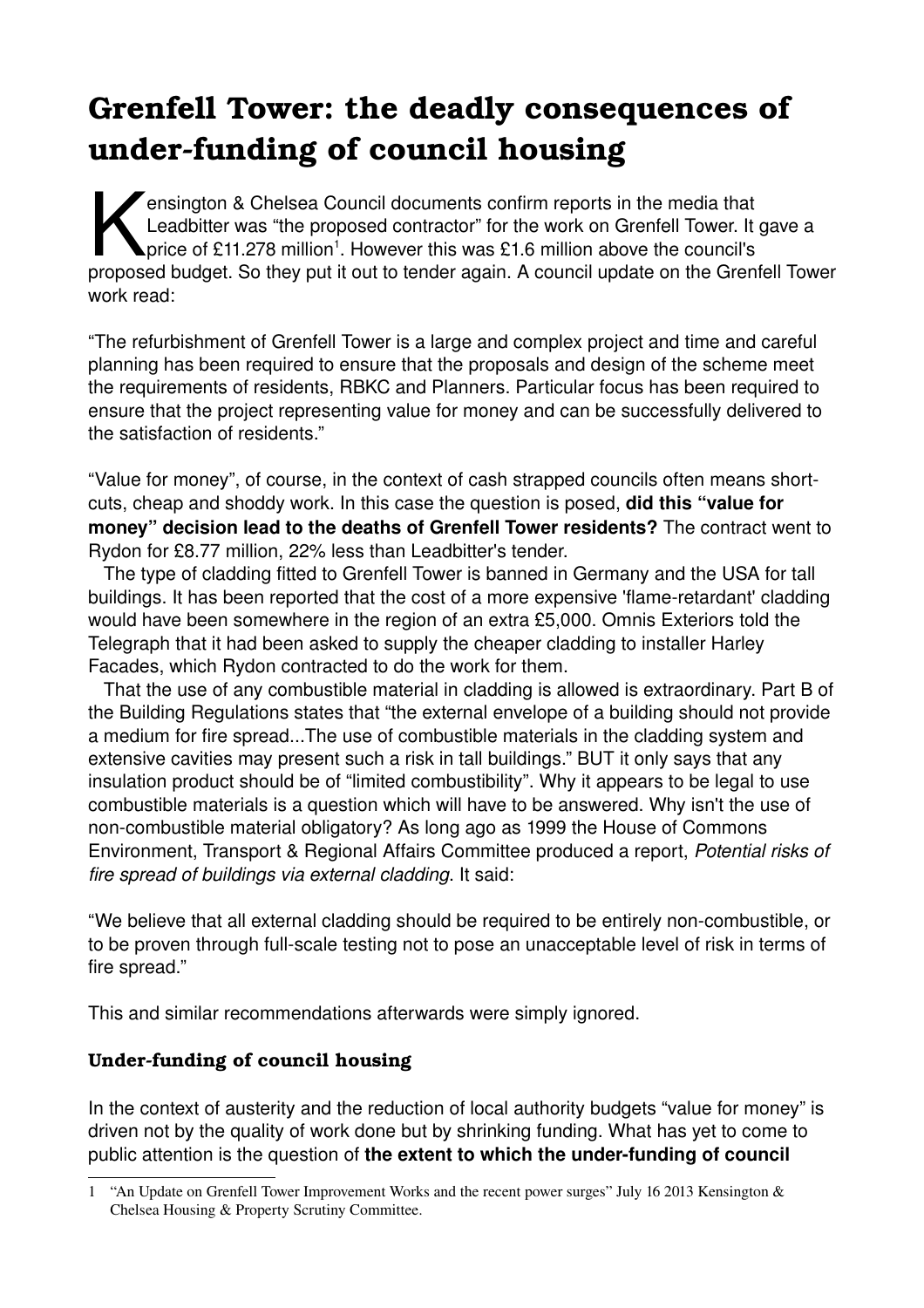**housing contributed to this life-destroving cost-cutting exercise.** What is particular about council housing is that it is not funded by central government<sup>[2](#page-1-0)</sup>. Each local authority which maintains ownership of council housing stock has a separate account, the Housing Revenue Account. More than 90% of HRA income comes from the rent and service charges which tenants (and leaseholders) pay. Since HRAs have no subsidy the maintenance and renewal of housing stock which councils are able to carry out is entirely dependent on how much rent councils take in. Any decline in rental income results in councils having to cut back on the work they can do on their properties. All stock owning local authorities have less income than they planned for as a result of government policies. Moreover, as a result of central government instructing them to cut rents by 1% a year for years, they now face an absolute decline in their income at a time when inflation is increasing. Building work inflation is usually higher.

In 2012 a new council housing finance system, 'self-financing', was introduced. The new system had been designed by New Labour just before the 2010 election but was introduced by the coalition government. The centralised council housing finance system was ended. What was nominally national housing debt was redistributed amongst all the stock owning councils. A large majority of councils were loaded up with over £13 billion additional 'debt', whilst a smaller number had their debt reduced by £5 billion. The £8 billion difference was pocketed by the Treasury.

 In order to pay off this 'debt' local authorities were given a 'loan' by the Public Works Loan Board (PWLB) equivalent to the amount of extra 'debt' imposed on them. Councils are also charged an annual interest rate for the 'loan'. The PWLB is an agency of the Treasury. Of course, in reality there was no money involved. It was an accountancy exercise between the Treasury and the PWLB.

 Under the new system council HRAs were better off than previously because what was called the 'negative subsidy' system was ended. A large majority of councils suffered 'negative subsidy' whereby they had to hand over part of their rental income to the Treasury each year. Under 'self-financing' the debt and interest on the 'loans' from the PWLB eats up a large part of their income. In 2015-16, according to the Local Government Statistics for England, local authorities paid £2.143 billion in debt charges and interest payable. This was 27% of expenditure and 25% of their total income. Only 34% of their income was spent on repairs and renewal of housing components.

 Kensington and Chelsea council was given an extra £24.960 million debt, a relatively low amount compared to many councils. It had what was supposedly 'historic debt' (associated with borrowing to build homes in the past) of £185.204 million, giving it a total debt of £210.164 million. In 2016-17 its HRA paid interest on borrowing of £9.921 million, nearly 17% of its income of £58.692 million . On top of this it paid the Tenant and Management Organisation £10.825 million which was responsible for managing the work on Grenfell Tower.

When 'self-financing' was introduced councils were told by the government that the 'debt settlement' would enable them to have sufficient income to maintain their stock over 30 years. This was highly questionable. Tenant organisations, the House of Commons Council Housing Group, and even the Local Government Association called for the writingoff of the so called debt because in reality tenants had paid more in rent than the cost of the actual borrowing for the building of housing stock. But the demand was rejected both by New Labour's Housing Minister John Healey, and by the coalition.

<span id="page-1-0"></span><sup>2</sup> Individual tenants are subsidised if they receive housing benefit which covers all or part of their rent. The Housing Revenue Account, however, receives no government support, with the exception of some support for 'supported housing' for people with disabilities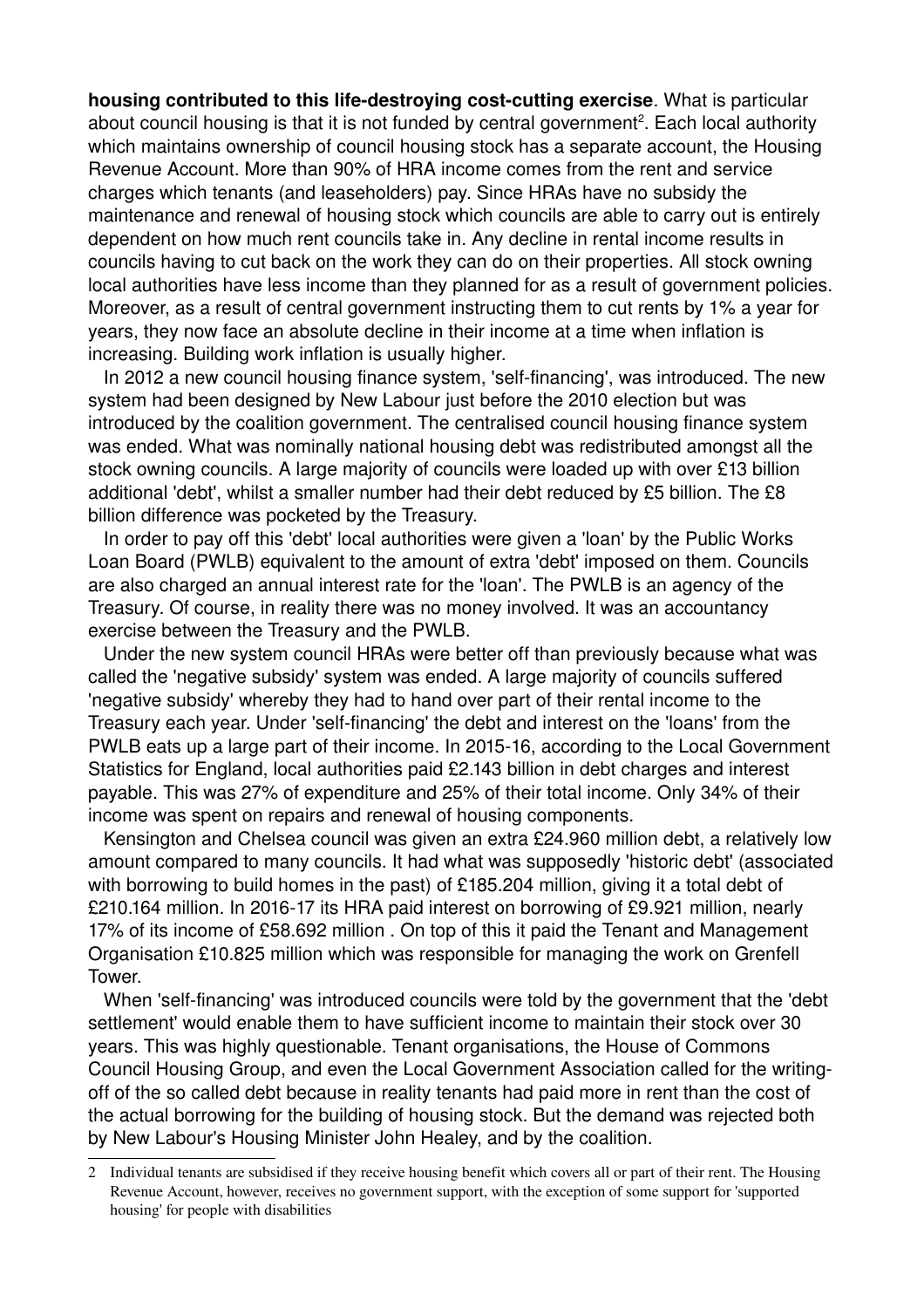No sooner had the system been introduced than the coalition government undermined the 'business plans' of councils with a series of measures which significantly reduced their planned for rental income. These changes included:

- The introduction of a new rent policy such that councils had to put their rent up by CPI+1%, less than the previous formula which was based on RPI;
- An increased discount for RTB which led to a fourfold increase in sales. This meant that councils were losing far more rent than planned for. Each home sold is future rent lost ;
- The abandonment of the commitment to 10 years of rent increases of CPI+1% and the introduction of a 1% rent cut for each of four years.

These measures alone mean that councils are losing billions of pounds of income over the lifetime of their 30 year business plans. I don't have a figure for Kensington, but in the case of Swindon the council will collect an estimated £365 million less rent than built into their projections. This is before the policies in the Housing & Planning Act are taken account of. The Act included the imposition of enforced sale of 'higher value' homes $3$  (to pay for the extension of 'right to buy' to housing associations) which would cut the rental stream further. As a result there would be lower surpluses available to maintain housing stock. **The decline of rental income was undoubtedly one of the factors in the pressure to spend as little as possible on work like that on the Grenfell Tower.**

# **£87 million shortfall over 5 years**

At a meeting of the Housing and Property Scrutiny Committee of Kensington Council in March of this year, just weeks before the Grenfell disaster, the Housing Director gave a report of the finances of the HRA. She explained that the financial outlook would be "significantly affected" by a number of policy announcements over the last 18 months. Such was the impact of government policies that there was a shortfall of resources for capital spending (renewal of key components of the properties) of **£87 million over the next five years alone**. The level of investment required for the stock is estimated at £146.1 million (including backlog work of £53 million) **but the council only has £59 million available**. The Director said:

"This level of investment will have a negative impact on the likely level of residents satisfaction with the service. In the short term it is anticipated that reduced level of investment will enable the delivery of the (Kensington Housing) standard that will meet the health and safety requirements for the stock and keep it weatherproof. However, there will be *an increasing challenge* to meet the requirements in the medium and long term."

This "increasing challenge" is diplomatic language for insufficient funds to maintain the stock. Clearly Kensington council's HRA **has insufficient resources to maintain the condition of its stock** and will be forced to spread reduced income more thinly. In this context it is very easy for a "value for money" rationale to lead to work which is cheap and shoddy and may have implications for the safety of the tenants.

One of the questions which will have to be answered relates to the difference between

<span id="page-2-0"></span><sup>3</sup> The receipts for sales will have to be handed over to government to compensate housing associations for the difference between the sale price of their homes and the market price.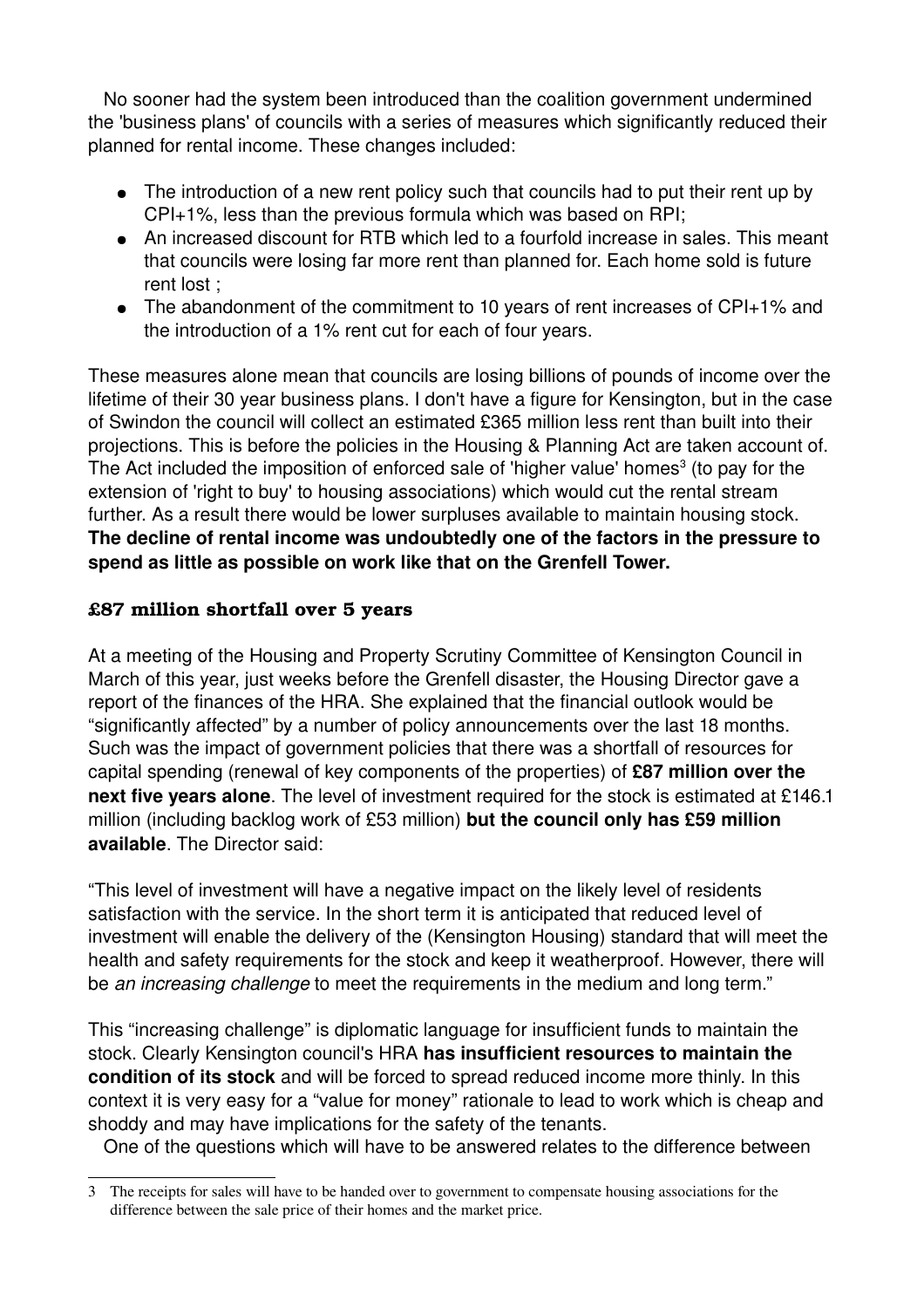the price quoted by Leadbitter and that by Rydon for the Grenfell Tower works. Was there a difference between the components proposed, such as the type of cladding? Was the council aware that Rydon was using more flammable form of cladding? Or did it insist on its use? There are other questions relating to health and safety which I will deal with separately. But what is indisputable is that the under-funding of HRAs creates a a financial crisis in which decisions on funding of work such as that at Grenfell Tower are made. Not a single council which owns housing stock has sufficient funds to maintain them to a decent standard.

## **Reopen the 'debt settlement' – cancel the 'debt'**

As a result of this council housing funding crisis and its impact on Swindon **Swindon Tenants Campaign Group** raised with our Council the need to call on the government to reopen the 2012 'debt settlement' because the amount of debt that each council was given was based on an estimate of income completely out of line with what is actually being collected. When they introduced 'self-financing' the government gave itself the power to "reopen the debt settlement"; in other words to change the debt payments if there was some material change in the circumstances of councils.

The government document "*Implementing self-financing*" in reference to this power stated

"This provision is necessary to protect both the government and local authorities from being locked into a deal that, because of changes to policy affecting either a landlord's income or costs, no longer reflects a fair valuation and could have a material impact on viability. It could be a major change in national rental policy..."

A "major change in national rental policy" is exactly what happened, twice. Councils *are* "locked into a deal" which has a material impact on the viability of their HRAs.

 The catastrophic events at Grenfell Tower underline the disastrous consequences of under-funding council housing. Whilst the impact in many areas will not be so deadly, the fact is that the current funding of council housing does not provide sufficient money to maintain the standards and the living conditions of existing tenants never mind building new council housing.

 In November of last year **Swindon Tenants Campaign Group** produced a pamphlet, "*The case for cancelling council housing debt*", which explained the roots and the consequences of this under-funding. This so-called debt was the result of creative accountancy by central government, through which tenants have been fleeced for many years by the Treasury. Cancellation of this debt would provide councils with hundreds of millions of pounds extra each year for the maintenance of their stock and to a minor degree for building new homes.

The Grenfell Tower fire demands a range of issues to be addressed, including

- weak and dangerous building regulations which allow combustible materials to be used in cladding;
- the impact of cuts in the fire safety organisation of local Fire brigades which inspect properties;
- the sub-contracting culture which makes it difficult for council departments to keep a tight control on what is being done.